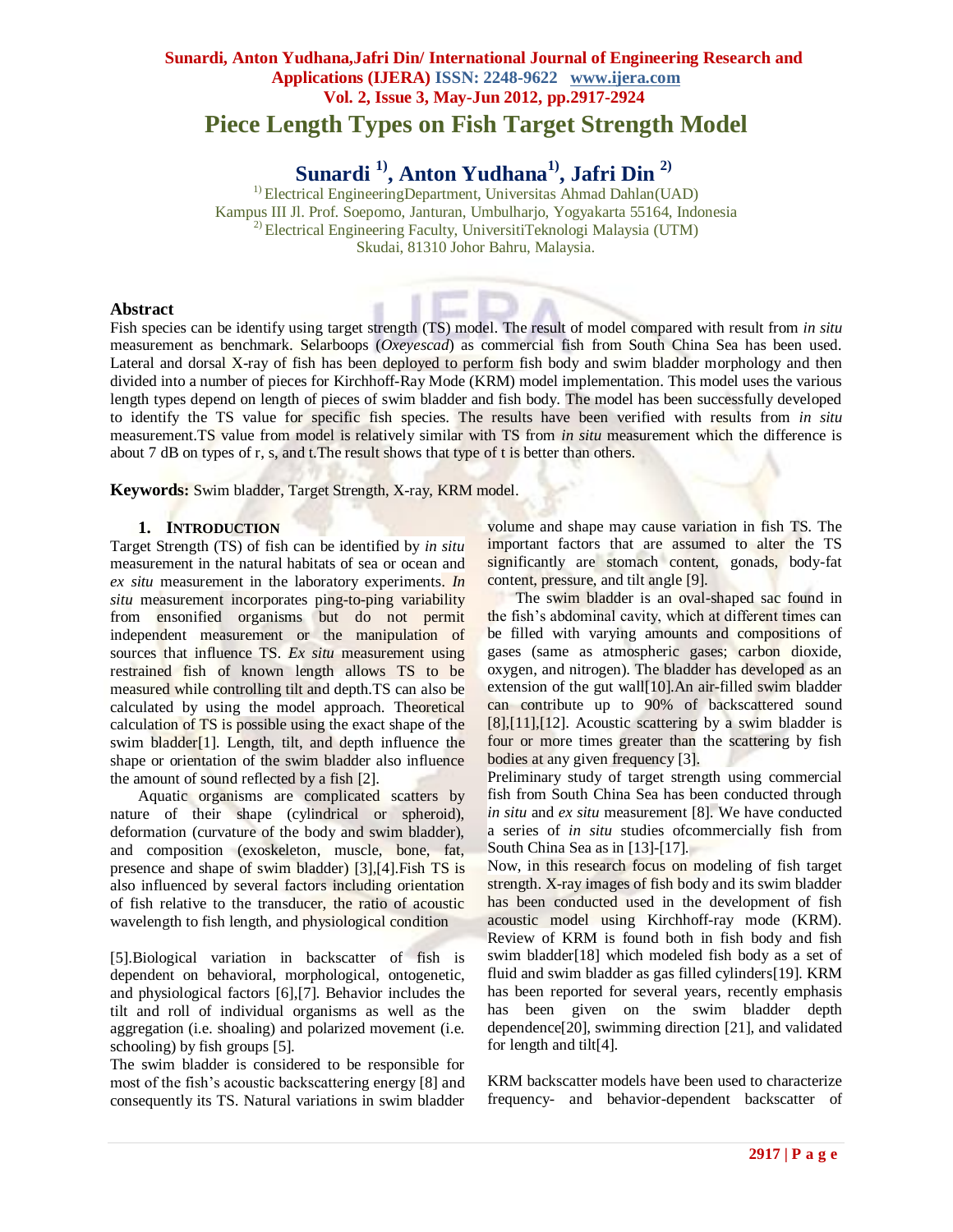individual and aggregations of fish[18],[22]. Speciesspecific characteristics and metrics that facilitate the discrimination of species using acoustic[23] and illustrate the sensitivity of species-specific backscatter to assumptions of tilt-angle and material properties (densities and sound contrasts) had been identified [24].Echo sounder properties with fish anatomy, backscatter model predictions, and fish trajectories to visualize factors that influence patterns in backscatter data can be integrated [25].

Digitized images of the fish swim bladder and body has been used with KRM model to estimate the backscatter employing a low mode cylinder solution and a Kirchhoff-ray approximation. The morphology of the fish swim bladder and fish body obtained by dissection or X-rays is used to construct finite cylinders. The coordinates has been transformed from x–z Cartesian coordinates to u–v coordinates relative to the incident wave front. Backscattering cross-sections from each finite cylinder are summed over the whole swim bladder or body and then added coherently.

TS for swim bladder and fish body are given in (1) and (2), respectively[8].

$$
\begin{split} \ell(f) & = -i\,\frac{R_{r_s}\,(1-R_{wf}^2)}{2\,\sqrt{\pi}}\sum_{j=0}^{N\!-\!1}A_{sb}\left[k_{r_b}\,a(j)+1\right]^{1/2}\Big[e^{-i\,(2k_{r_b}\,v_{U}(j)+\psi_{sb}))}\Big]\Delta u(j)\,\frac{(1)}{2}\\[1ex] \ell(f) & = -i\,\frac{R_{wf}}{2\,\sqrt{\pi}}\sum_{j=0}^{N\!-\!1}\bigl[k\,a(j)\bigr]^{1/2}\Big[e^{-i\,2k\,V_{U}(j)}-(1-R_{wf}^2)\,e^{-i\,(2\,k\,V_{U}(j)+2k_{b}\,(V_{U}(j)+V_{L}(j)+\psi_{sb}))}\Bigr]\Delta u(j)\,\frac{(2)}{2\,\sqrt{\pi}}\end{split}
$$

Backscattering cross-section  $\sigma_{bs}$  is computed from the complex scattering length *l(f)* expressed in (3).Therefore, reduced scattering lengthis calculated by using  $(4)$ . Equation  $(5)$  and  $(6)$  are reduced backscattering cross-section and reduced target strength, respectively. The scattering lengths for the fish body and swim bladder were computed individually. Finally, whole fish scatter can be summed from fish body and swim bladder (7).

$$
\sigma_{\mathbf{b}s} (f) = |\ell(f)|^2 \tag{3}
$$

$$
SL = \frac{|\ell(f)|}{TL}
$$
 (4)

$$
\sigma_{\rm bs} = \frac{\left| \ell(f) \right|^2}{TL^2} \tag{5}
$$

$$
TS = 20 \log_{10} \left[ \frac{\ell(f)}{TL} \right] \tag{6}
$$

$$
\ell_{\text{wf}}\text{ (f)} = \ell_{\text{fb}}\text{(f)} + \ell_{\text{sb}}\text{(f)}
$$
 (7)

The KRM model has been applied to compute TS for Selarboops as commercially fish from South China Sea. Fish body and swim bladder are considered in the model to develop accurate and valid results. Emphasis has been given in the implementations of various types of pieces on fish body and swim bladder. The TS results then validated using TS data from *in situ* measurement which have been deployed before.

Selarboopswas deployed for *in situ* measurement and detected at 6.98 to 7.69 meters of depth. Total of 30 pings recorded with mean of TS is -46.49 dB. The model is expected to successfully provide the correct identification of TS value in accordance with the *in situ* measurement. This success will give the stolen identification of significant impact on the TS of each fish species. TS of each fish will be advised to identify using the model approach than *in situ* measurement which very expensive and difficult.

## **2. MATERIALS AND METHOD**

Adult fish of13 cm length Selarboops is used in this model.Process of X-ray to determine the morphology of fish and its swim bladder has been deployed at Health Centre of UniversitiTeknologi Malaysia (UTM). The gas-filled swim bladder has a dark image because air absorbs the X-rays less than flesh. Fish morphology, position and size of swim bladder as lateral X-ray image is shown in Figure 1.



**Figure 1.** X-ray images of Selarboops

The model backscatter is representing the fish body as a contiguous set of fluid-filled cylinders that surround a set of gas-filled cylinders representing the swim bladder as shown in Figure 2.



**Figure 2.**Set of fluid-filled and gas-filled cylinders [19]

Fish body and swim bladder divided into any length pieces. The number and length of pieces (*Δu)*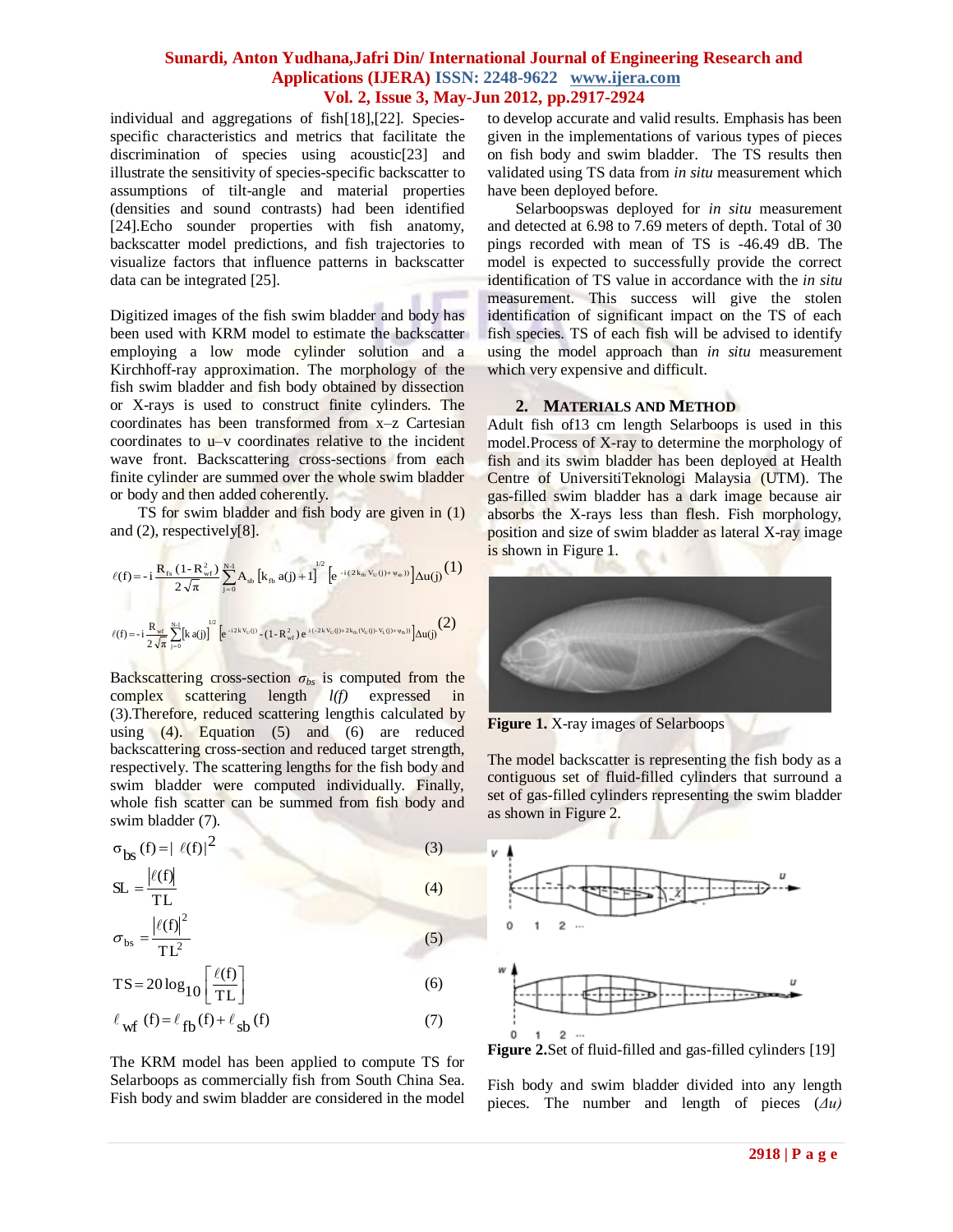proportionate relatives made. Piece of swim bladder is smaller than fish body to accommodate its sensitivity of shape morphology. Length of pieces can be varies from longer (simple) to smaller (detail).

Volume and weight of swim bladder and fish body are also determined. Swim bladder and fish body percentage for each characteristic have been calculated. The percentage is increase with increasing the length.

Density (*ρ*) of water (*w*), fish body (*fb*), and swim bladder (*sb*) must be calculated as [19],[25],[26]. Density of *fb*and *sb*has been determined by ratio between weights (kg) per 1  $m<sup>3</sup>$  volume. Sound speed (c) through the water (*w*), fish body (*fb*), and swim bladder (*sb*) must be calculated. Sound speed in the *fb* is calculated by using differences based on sound speed through the *w* and *fb*. Using density and sound speed in the water combined with density of the *fb* and *sb*, therefore sound speed through the *fb* and *sb* can be calculated.

The density of *w*, *fb*, and swim bladder are used to determinethe ratio of density for *fb*to *w* denotes *g* and ratio of density for *sb*to *fb*denotes *g'*. Ratio of sound speed for fish body to water (*h*) and ratio of sound speed for swim bladder to fish body denotes *h'* are used data of sound speed on water, fish body, and swim bladder.

Reflection coefficient on fish body to water interface (*Rwf*) and reflection coefficient on swim bladder to fish body interface (*Rfs*) are also used thedensity and sound speed. Frequency of 38 kHz is used in this study as used for *in situ* measurement using echo sounder. Frequency and sound speed through the water, fish body, or swim bladder are used to determine the wave number (*k*).

Radius of fish body  $a(j)$ , upper surface  $V_U$ , lower surface  $V_L$ , radius of swim bladder  $a_{sb}$ , and  $vu(j)$  were described from conversion of Cartesian x-y coordinate system to u-v fish cantered coordinate system. These values vary depending on individual pieces. Radius of swim bladder (*asb*) and fish body (*afb*) has been obtained as in [21],[25].

The KRM model was developed using MATLAB program for each species and each size. KRM model will first be used to identify the TS for swim bladder and TS for fish body. Selarboops data is used which its swim bladder and fish body characteristics as listed in Table 1. Weight and volume of fish body and swim bladder then used to calculate the density of them. Density from this calculation then combined with parameters of water density. Sound speed in the water used to calculated sound speed in the fish body and swim bladder. Detail of density and sound speed are listed in Table 2.

**Table 1:** Swim bladder and fish body characteristics.

| <b>Parameter</b>         | <b>Value</b> |
|--------------------------|--------------|
| Weight $(g)$             |              |
| Length of fish body (cm) |              |

| Length of swim bladder |      |
|------------------------|------|
| (cm)                   | 3.47 |
| Volume of fish body    |      |
| $\text{cm}^3$ )        | 61   |
| Volume<br>swim<br>of   |      |
| bladder $(cm3)$        | 3.4  |

**Table 2:** Density and sound speed

| <b>Parameter</b>                 | <b>Value</b> |
|----------------------------------|--------------|
| Density of water $(kg/m3)$       | 1030         |
| Density of fish body $(kg/m^3)$  | 1194.7       |
| Density of swim bladder          |              |
| $(kg/m^3)$                       | 1.2          |
| Sound speed in the water $(m/s)$ | 1490         |
| Sound speed in the fish body     |              |
| (m/s)                            | 1728.2       |
| Sound speed in the swim          |              |
| bladder (m/s)                    | 2.1699       |
|                                  |              |

Fish body and swim bladder data for modeling have been made using Microsoft Excel and then implemented in KRM model using Matlab program. The backscattering cross section and TS of fish species, for the fish body, swim bladder, and the whole body then identified for each specific fish.

The KRM model has been developed to identify the backscattering cross section and the TS of fish specific species and size, for the fish body, swim bladder, and the whole body. Variation on length and number of piece that used has been analysis. Length, weight, volume of fish body and swim bladder are also analyzed.

#### **3. RESULT AND DISCUSSION**

Both of swim bladder and fish body are divided into a certain number of pieces to get the TS value of each piece. The number of pieces can be varied in accordance with the length of each piece. Type of pieces is depends on length of piece (*Δd*)and then influence to total of pieces*.* Types of pieces to perform KRM model independently are listed in Table 3. **Table 3:** Type of pieces

| $\frac{1}{2}$ |           |                        |      |  |  |  |
|---------------|-----------|------------------------|------|--|--|--|
| <b>Type</b>   | Length of | <b>Total of pieces</b> |      |  |  |  |
| of            | pieces    | <b>Swim</b>            | Fish |  |  |  |
| pieces        | (mm)      | bladder                | body |  |  |  |
| p             | 17.33     | 2                      |      |  |  |  |
| q             | 8.67      |                        | 15   |  |  |  |
| r             | 4.33      | 8                      | 30   |  |  |  |
| S             | 2.16      | 16                     | 60   |  |  |  |
|               | 1.08      | 32                     | 120  |  |  |  |

The program also run divided into swim bladder and fish body formula, and then detailed by types of pieces, there are p, q, r, s, and t. Figure 3 until 7 are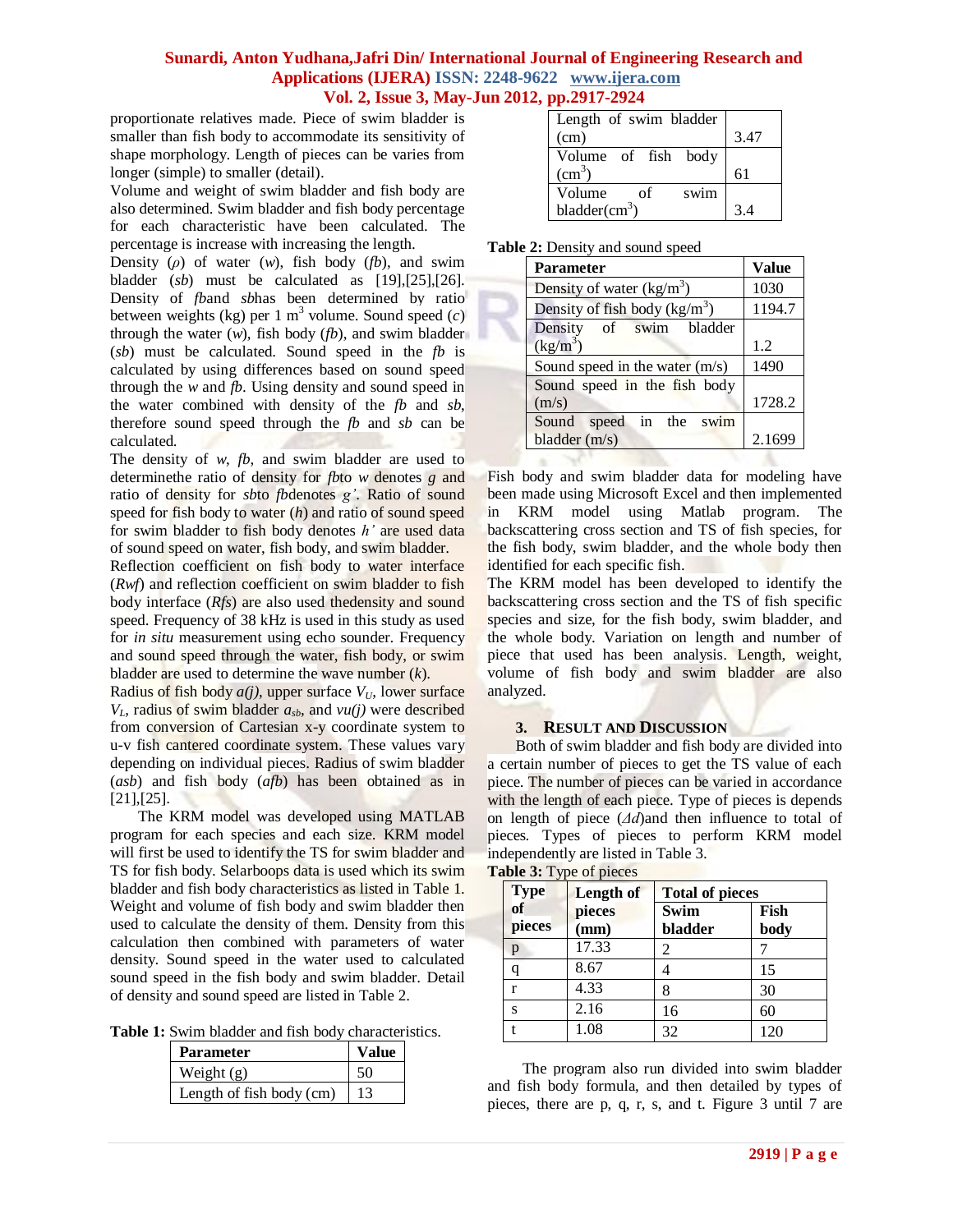swim bladder TS for various types of pieces for Selarboops. Type of p is very simple. Swim bladder TS is represented by two values as graphed in Figure 3 that shows the linear correlated  $(I<sup>st</sup> order)$ . Type of q represents the swim bladder TS with four value that more detailed than type p.









**Figure 5.** Swim bladder TS (type r)



**Figure 6.** Swim bladder TS (type s)

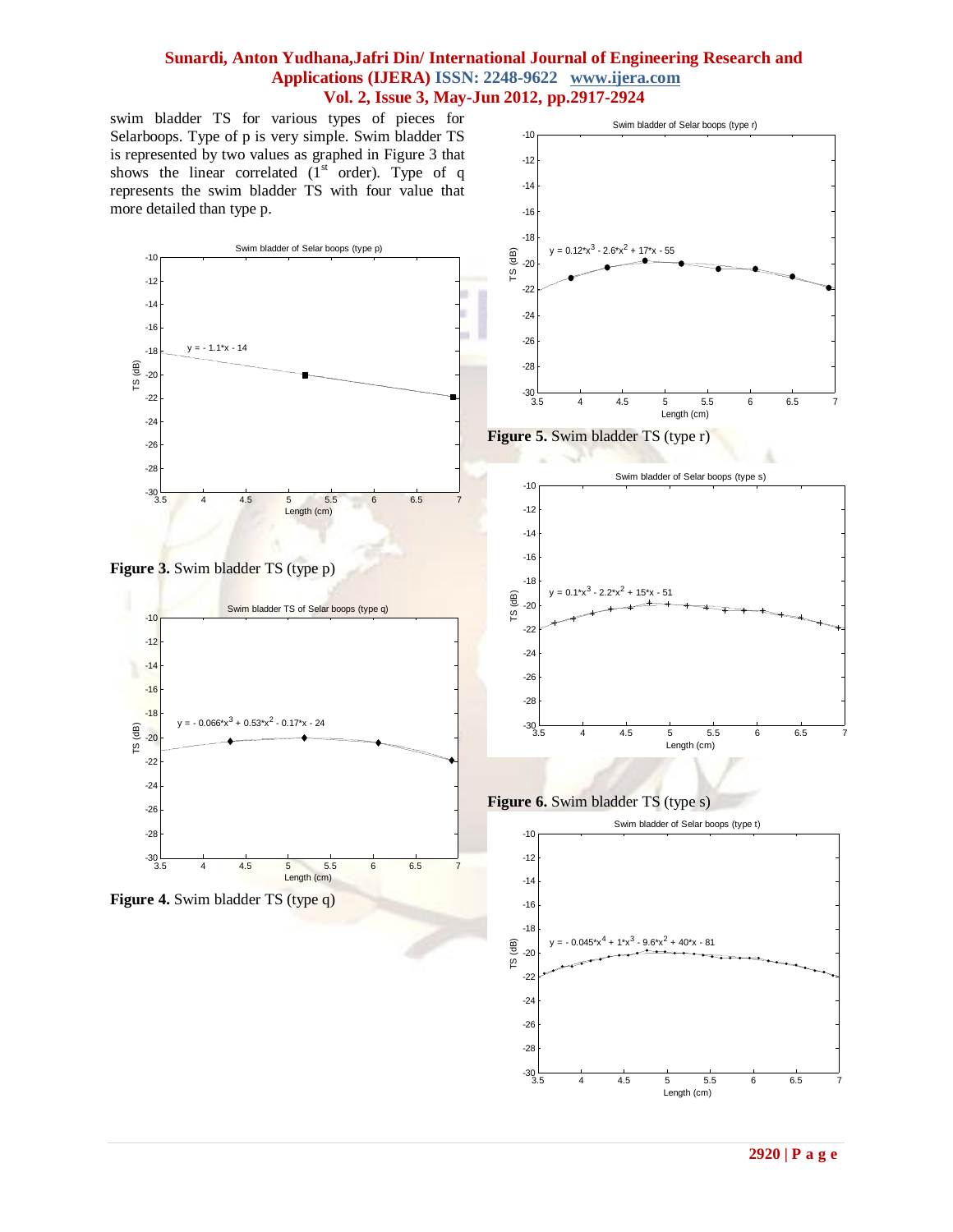**Figure 7.** Swim bladder TS (type t)

The same way occurs in type r, s, and t that swim bladder TS shows more detailed when the number of pieces produced is increased; there are 8, 16, and 32 respectively. Type q, r, and s as graphed in Figure 4, 5, and 6 shows the quadratic correlated  $(2<sup>nd</sup>$  degree polynomial). Type t as graphed in Figure 7 shows cubic correlated  $(3<sup>rd</sup>$  degree polynomial).

TS results of swim bladder from all type of pieces can be displayed on a graph as shown in Figure 8. This graph indicates that increasing number of pieces will explain the TS results for smaller length pieces and more in detail for each piece with increasing degree of polynomial.



**Figure 8.** Swim bladder TS (all types)

The swim bladder TS values for each piece using type p, q, r, s, and t are listed in Table 4. Average of TS is relatively consistent on -20 dB for all types despite the different number of pieces.

**Table 4:** Swim bladder TS for each piece

The same method is used on type of  $p$ ,  $q$ ,  $r$ ,  $s$ , and  $t$  for the fish body as shown in Figure 9 until 14. Fish body TS shows more detailed when the number of pieces is increased. Fish body TS is represented by seven values as graphed in Figure 9 that shows the cubic correlated  $(3<sup>rd</sup>$  degree polynomial). Type q and r as graphed in Figure 10 and 11 shows the  $4<sup>th</sup>$  degree polynomial. Type s as graphed in Figure  $12$  shows the  $5<sup>th</sup>$  degree polynomial. Type t as graphed in Figure 13 shows  $6<sup>th</sup>$ degree polynomial. TS result of fish body from all type of pieces is displayed on a graph as shown in Figure 14. This graph indicates that increasing number of pieces will explain the TS results for smaller length pieces and more in detail with increasing the degree of polynomial. The fish body TS for each piece using type of p, q, r, s, and t also can be calculated as in the swim bladder. Average of each type of piece in dB is -16.854, -48.931, -48.878, -48.877, and -48.881 for type of p, q, r, s, and t respectively. Average of fish body TS is relatively

| Piec              | TS of various type of pieces (dB) |       |       |       |                      |
|-------------------|-----------------------------------|-------|-------|-------|----------------------|
| e                 | p                                 | q     | r     | S     | t                    |
| no.               |                                   |       |       |       |                      |
| 1.                |                                   |       |       |       | $-21.75$             |
|                   | 20.0                              | 20.33 | 21.13 | 21.50 |                      |
|                   | 0                                 |       |       |       |                      |
| 2.                |                                   |       |       |       | $-21.50$             |
|                   | 21.8                              | 20.00 | 20.33 | 21.13 |                      |
|                   | 8                                 |       |       |       |                      |
| 3.                |                                   |       |       |       | $-21.13$             |
|                   |                                   | 20.44 | 19.79 | 20.66 |                      |
| 4.                |                                   |       |       |       | $-21.13$             |
|                   |                                   | 21.88 | 20.00 | 20.33 |                      |
| 5.                |                                   |       |       |       | $-20.89$             |
|                   |                                   |       | 20.44 | 20.22 |                      |
| 6.                |                                   |       | 20.44 | 19.79 | $-20.66$             |
|                   |                                   |       |       |       | $-20.55$             |
| 7.                |                                   |       | 21.01 | 19.89 |                      |
| 8.                |                                   |       |       |       | $-20.33$             |
|                   |                                   |       | 21.88 | 20.00 |                      |
| 9.                |                                   |       |       |       | $-20.22$             |
|                   |                                   |       |       | 20.22 |                      |
| 10.               |                                   |       |       |       | $-20.22$             |
|                   |                                   |       |       | 20.44 |                      |
| $\overline{11}$ . |                                   |       |       |       | $-20.00$             |
|                   |                                   |       |       | 20.44 |                      |
| 12.               |                                   |       |       |       | $-19.79$             |
|                   |                                   |       |       | 20.44 |                      |
| 13.               |                                   |       |       |       | $-19.89$             |
|                   |                                   |       |       | 20.78 |                      |
| 14.               |                                   |       |       |       | $-19.89$             |
|                   |                                   |       |       | 21.01 |                      |
| 15.               |                                   |       |       |       | $-20.00$             |
|                   |                                   |       |       | 21.50 |                      |
| 16.               |                                   |       |       |       | $-20.00$             |
|                   |                                   |       |       | 21.88 |                      |
| 17.               |                                   |       |       |       | $-20.11$             |
| 18.               |                                   |       |       |       | $-20.22$             |
| 19.               |                                   |       |       |       | $-20.33$             |
| 20.<br>21.        |                                   |       |       |       | $-20.44$<br>$-20.44$ |
| $\overline{22}$ . |                                   |       |       |       | $-20.44$             |
| 23.               |                                   |       |       |       | $-20.44$             |
| 24.               |                                   |       |       |       | $-20.44$             |
| 25.               |                                   |       |       |       | $-20.66$             |
| 26.               |                                   |       |       |       | $-20.78$             |
| 27.               |                                   |       |       |       | $-20.89$             |
| 28.               |                                   |       |       |       | $-21.01$             |
| 29.               |                                   |       |       |       | $-21.25$             |
| 30.               |                                   |       |       |       | $-21.50$             |
| $\overline{3}1.$  |                                   |       |       |       | $-21.62$             |
| 32.               |                                   |       |       |       | $-21.88$             |
| Ave               |                                   |       |       |       | $-20.63$             |
| rage              | 20.9                              | 20.65 | 20.62 | 20.63 |                      |
|                   | $\overline{c}$                    |       |       |       | 2921   Page          |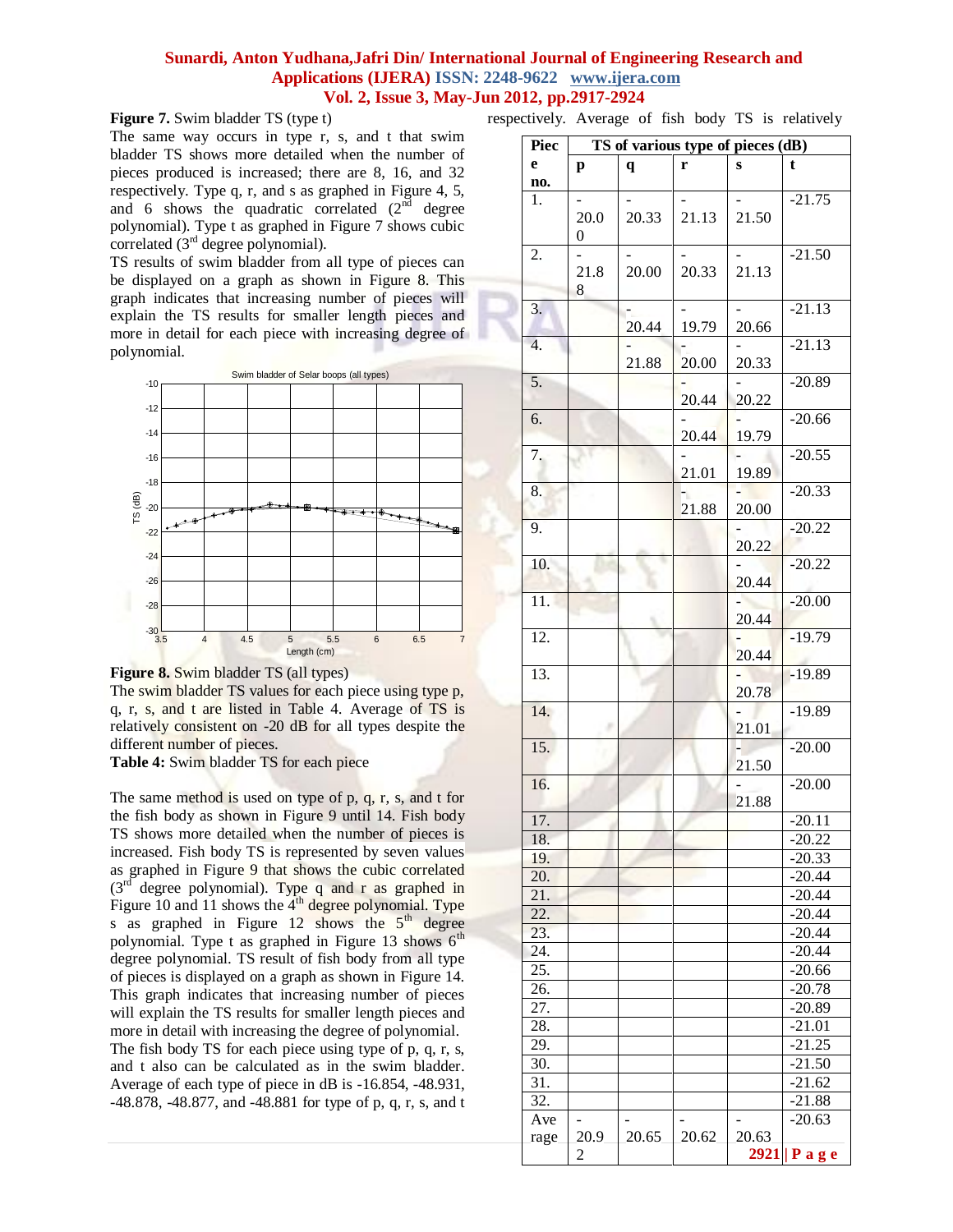consistent on -48 dB for all types despite of the different **Figure 11.** Fish body TS (type r) number of pieces, except for type of p.

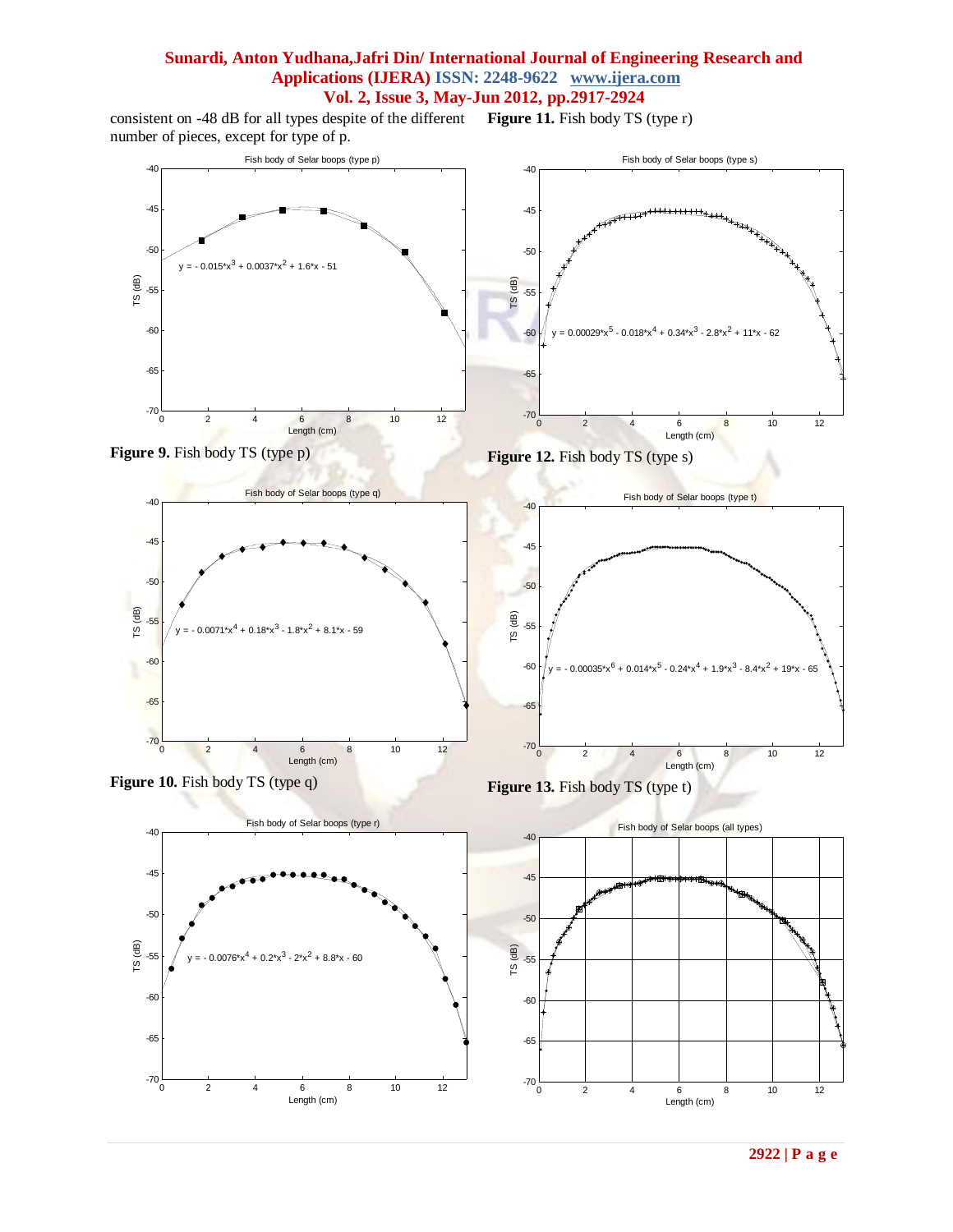**Figure 14.** Fish body TS (all types)



**Figure 15.** Swim bladder and fish body TS (all types)

Figure 15 is combination graph of TS for swim bladder (upper) and fish body (lower) using of all types. TS of swim bladder (*TSsb*) is higher than TS of fish body (*TSfb*) for all types. Therefore, TS is most influenced by *TSsb* than *TSfb.* TS of swim bladders at - 20 dB are higher than fish body at -45 dB of maximum. The TS difference is more than 25 dB. This is shows that swim bladder plays important to produce the TS than fish body.

TS of whole body of fish is taken from sum of TS from swim bladder and fish body. Total Length (TL) parameter is also considered in the summation. The results of the whole body TS in dB are -22.038, -37.768, -40.299, -41.392, and -41.849 for type of p, q, r, s, and t respectively. Type of r, s, and t produced whole TS relatively consistent than type of p and q.

Selarboopswas deployed with*in situ* measurement and detected which TS is -46.49 dB. Thus, the TS of Selarboops was successfully identified by KRM model TS differences of results from *in situ* and model is not more than 7 dB.

Much number of pieces gives consistent the TS values and used as the model results. Thus, type of scan be used for the next calculation caused by more simple and quickly running in the MATLAB software than type t but produces the relatively same results. Type of s results is enough to explain and represents the swim bladder and fish body characteristics on producing the TS as in Figure 5 and 11.

# **4. CONCLUSION**

The model has been successfully developed to identify the TS value for specific species of fish. The acoustic fish model has been verified by*in situ* measurement. These results show that the TS differences from *in situ* and KRM is not more than 7 dB. The results also show that swim bladder is higher produce TS than fish body or the swim bladder plays an important role in determining the TS compared to fish body.

The model will be deployed for as many possible variations of species and size. Presence or absence of fish, specific species, size, and depth if it could be found will more easily for the fishermen to decide what model to install the nets.

## **ACKNOWLEDGMENT**

Thanks to South East Asian Fisheries Development Center - Marine Fishery Resources Development and Management Department (SEAFDEC-MFRDMD) Terengganu Malaysia for providing Senangin II Research Vessel facilities, researchers, crew, and divers for assisting *in situ* measurement. The UTM Health Centre is thanked for assisting X-rays.

## **REFERENCES**

- [1]. Foote, K.G. 1985. Rather High Frequency Sound Scattering by Swim bladder Fish. Journal of the Acoustical Society of America, 78: 688-700.
- [2]. Hazen, E.L. and Horne, J.K. 2003. A Method for Evaluating the Effects of Biological Factors on Fish Target Strength. ICES Journal of Marine Science, 60: 555–562.
- [3]. Horne, J. K. and Clay, C. J. 1998. Sonar Systems and Aquatic Organisms: Matching Equipment and Model Parameters. Canadian Journal of Fisheries and Aquatic Science,55: 1296–1306.
- [4]. Horne, J.K. 2000. Acoustic Approaches to Remote Species Identification: a Review. Fisheries Oceanography, 9(4): 356-371.
- [5]. Horne, J.K. 2003. The Influence of Ontogeny, Physiology, and Behavior on Target Strength of Walleye pollock (*Theragrachalcogramma*). ICES Journal of Marine Science,60: 1063-1074.
- [6]. Foote, K.G. 1990a. Averaging of Fish Target-Strength Functions. Journal of the Acoustical Society of America, 67: 504-515.
- [7]. Ona, E. 1990. Physiological Factors Causing Natural Variations in Acoustic Target Strength of Fish. Journal of the Marine Biological Association of the United Kingdom, 70: 107-127.
- [8]. Foote, K.G. 1990b. Importance of the Swim bladder in Acoustic Scattering by Fish: a Comparison of Gadoid and Mackerel Target Strengths. Journal of the Acoustical Society of America, 67: 2084-2089.
- [9]. Jorgensen, R. 2003. The Effects of Swim bladder Size, Condition, and Gonads on the Acoustic Target Strength of Mature Capelin. ICES Journal of Marine Science, 60: 1056-1062.
- [10]. Martin. 2000. Anphys Courses. www.bio.division.edu/courses/anphys/2000/marti n.html. (accessed January 30, 2008).